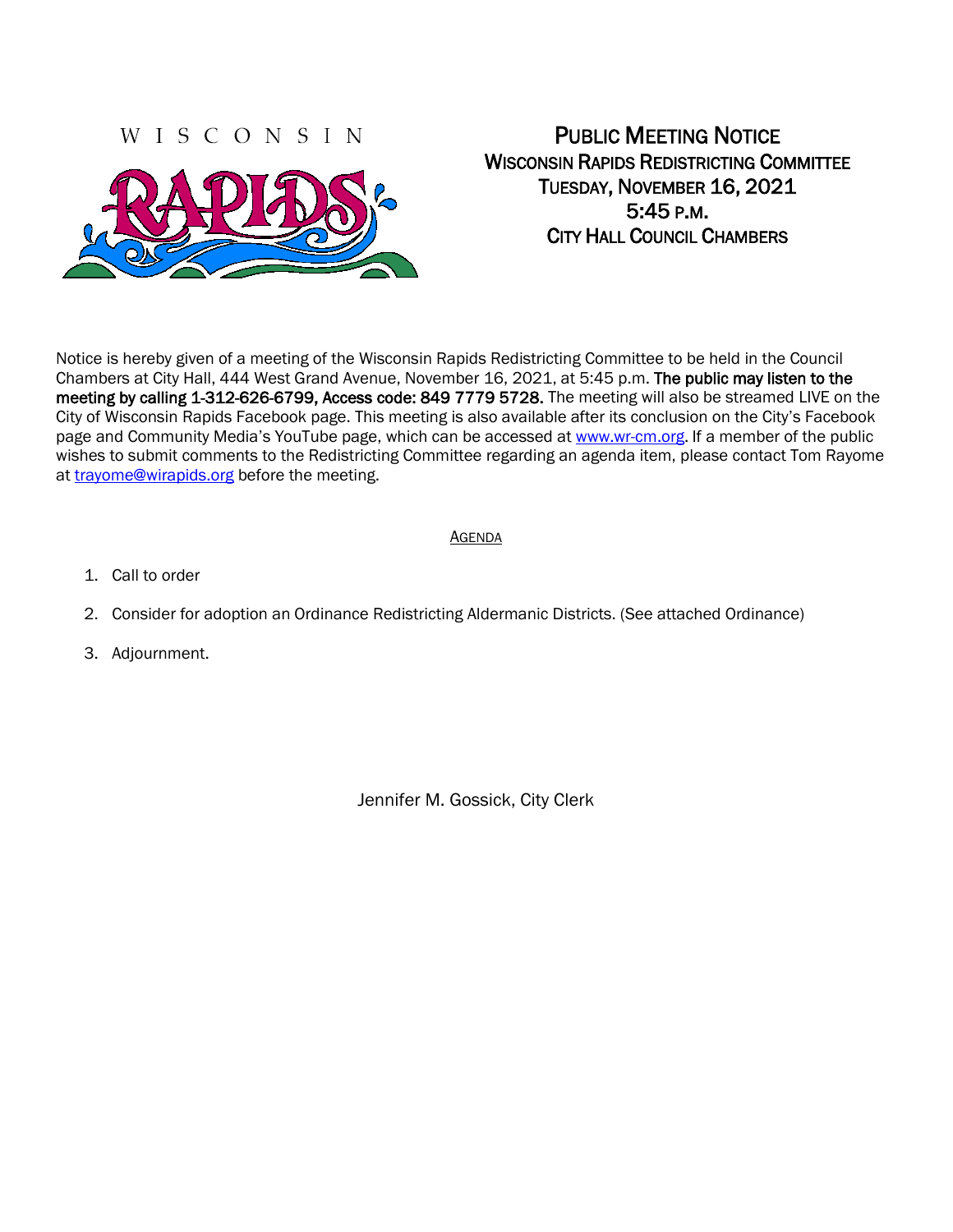#### ORDINANCE NO. MC\_\_\_\_ CITY OF WISCONSIN RAPIDS

### A GENERAL ORDINANCE OF THE CITY OF WISCONSIN RAPIDS AMENDING SECTIONS OF CHAPTER 4, REDISTRICTING ALDERMANIC DISTRICTS AFTER THE FEDERAL DECENNIAL CENSUS

NOW, THEREFORE, THE COMMON COUNCIL OF THE CITY OF WISCONSIN RAPIDS DOES ORDAIN AS FOLLOWS:

SECTION I Section 4.01(1) of the Wisconsin Rapids Municipal Code is hereby deleted in its entirety and recreated to read as follows:

#### 4.01 VOTING DISTRICTS

- (1) Pursuant to Section 62.08(1) of the Wisconsin Statutes, Wisconsin Rapids' wards, as defined in Section 4.05 of the Municipal Code, shall be combined into aldermanic districts as follows:
	- (a) Aldermanic District #1 shall consist of Wards 1, 2, 3, 4.
	- (b) Aldermanic District #2 shall consist of Wards 5, 6, 7.
	- (c) Aldermanic District #3 shall consist of Wards 8, 9, 10.
	- (d) Aldermanic District #4 shall consist of Wards 11, 12, 13.
	- (e) Aldermanic District #5 shall consist of Wards 14, 15, 16.
	- (f) Aldermanic District #6 shall consist of Wards 17, 18, 19, 20.
	- (g) Aldermanic District #7 shall consist of Wards 21, 22, 23, 24.
	- (h) Aldermanic District #8 shall consist of Wards 25, 26, 27.
- SECTION II Section 4.05 of the Wisconsin Rapids Municipal Code is hereby deleted in its entirety and recreated to read as follows:
	- 4.05 Ward boundaries shall be established by resolution.
- SECTION III All ordinances, or parts of ordinances, in conflict herewith are hereby repealed.
- SECTION IV This ordinance shall take effect upon passage and publication.

Shane E. Blaser, Mayor

Jennifer M. Gossick, City Clerk